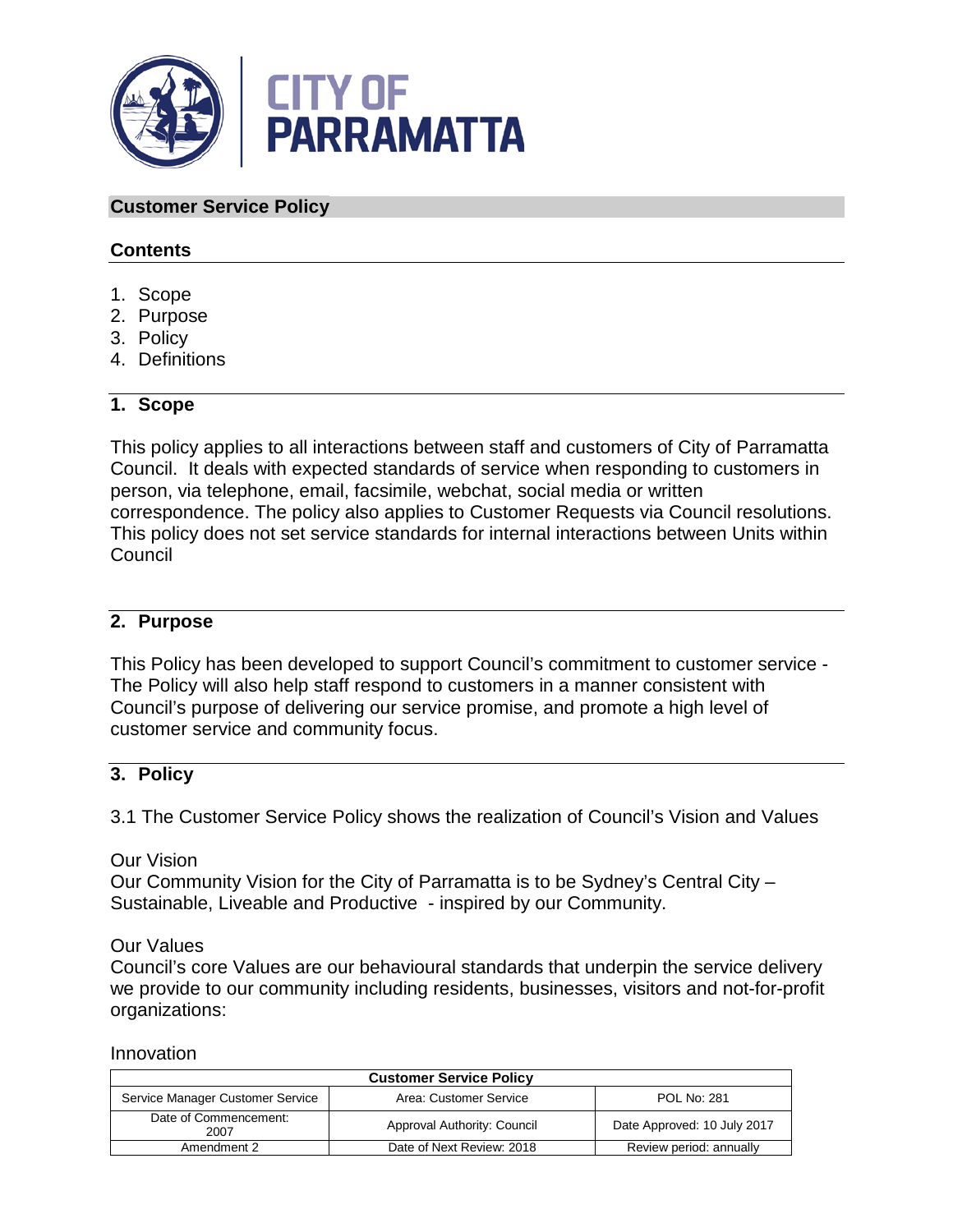

We build on our strengths, champion creative solutions and seek new and sustainable ways to deliver superior outcomes.

### Customer Focus

We communicate openly with our customers, are responsive to their needs and create new relationships as our City grows. We work as one team

#### **Teamwork**

We support the role of leadership, collaborate within and across our teams, build effective partnerships with colleagues and our community to achieve our goals.

#### **Integrity**

We deliver on promises, act ethically, take responsibility for our actions and speak up respectfully. Integrity is the foundation on which everything is based.

3.2 Our service commitment to our Customers

To provide the best possible services to our community by delivering on our promise and making it easy to do business with Council.

To deliver on the reasonable service expectations of our customers.

To guide customers and the organisation in dealing with Customer Requests to ensure the highest possible level of service and commitment is achieved, by:

- Defining a 'Customer', 'Customer Request' and 'Service Request'.
- Establish principles for handling Customer Requests
- Ensuring that customers and staff understand the level of service expected when handling Customer Requests.
- Providing transparency and accountability in service provision.

#### 3.3 General Service Principles

In handling Customer Requests, we are committed to the following principles:

• Take the time and use our initiative to understand and meet your needs

| <b>Customer Service Policy</b>   |                             |                             |  |
|----------------------------------|-----------------------------|-----------------------------|--|
| Service Manager Customer Service | Area: Customer Service      | <b>POL No: 281</b>          |  |
| Date of Commencement:<br>2007    | Approval Authority: Council | Date Approved: 10 July 2017 |  |
| Amendment 2                      | Date of Next Review: 2018   | Review period: annually     |  |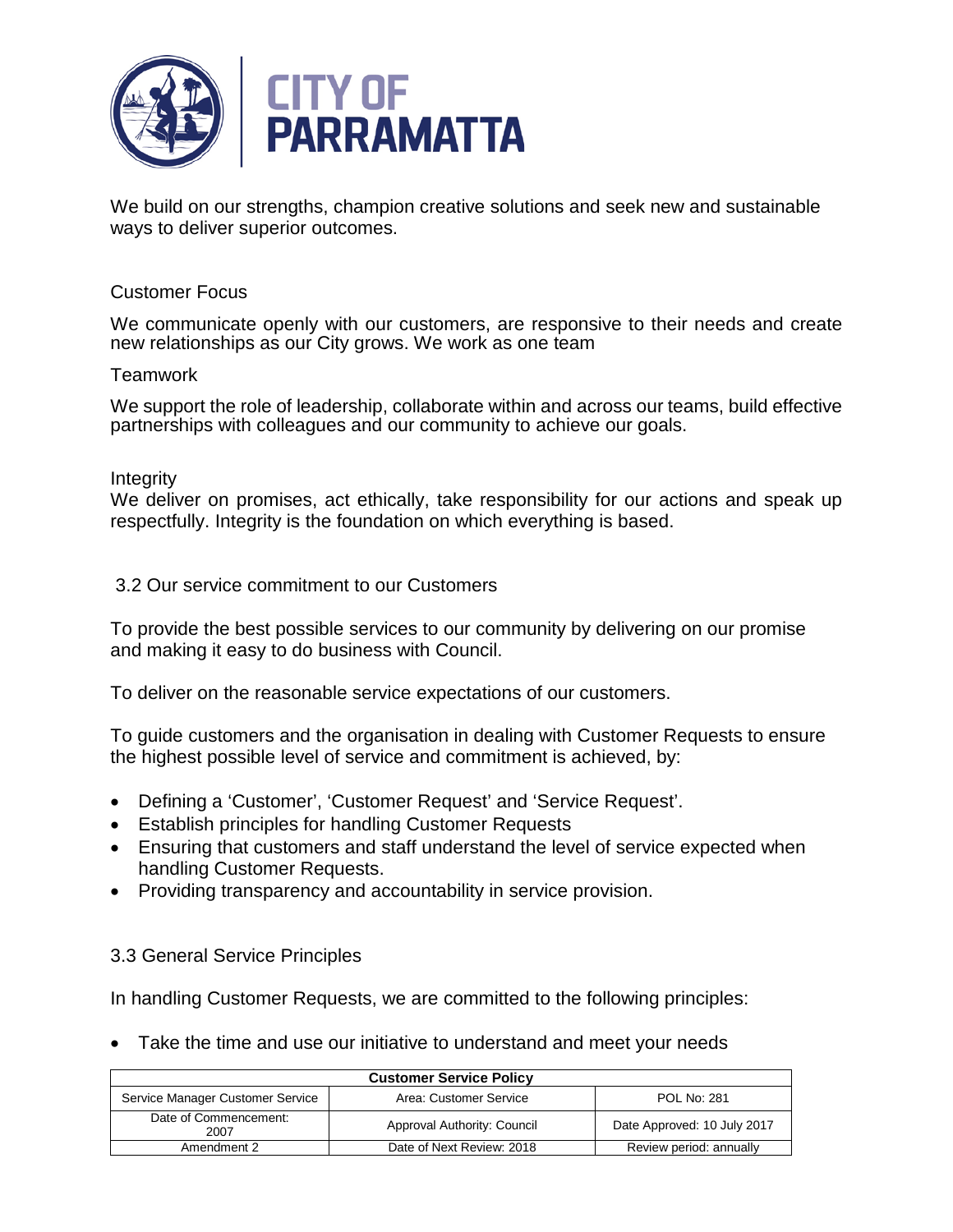

- Treat you with respect and courtesy
- Improve convenience and access by providing a range of service options
- Keep our wait times to a minimum
- Give you clear and accurate information
- Give consistent advice
- Provide service with a smile
- Listen to your feedback
- Respond to complaints promptly
- Provide you with feedback when your complaint is completed
- Work with you to continuously improve and provide the best advice and service

These commitments are outlined in the City of Parramatta Council's Customer Service Charter.

3.4 Our Service Procedures

Customer Requests will be handled in the following way:

- Acknowledge Request
- Respond to Request
- Inform customer of progress of the Request
- Inform customer on **completion** of the Request

3.5 Our Standards of Service

In serving our customers we have set the following service standards:

- Answer 80% of your calls within 20 seconds
- Resolve 85% of your enquiries at the first point of contact
- When you visit us, we will respond to 80% of your enquiries within 5 minutes
- Respond to Social Media enquiries within 48 hours. We will strive to provide responses at the time or provide advice on how to officially lodge your enquiries with customer service
- When you write, fax or email us, we will acknowledge your correspondence within 10 business days of receipt and advise you of completion in 20 business days
- Deal with complaints as a priority, where the issue is complex, it may take up to 21 business days to resolve.

| <b>Customer Service Policy</b>   |                             |                             |  |
|----------------------------------|-----------------------------|-----------------------------|--|
| Service Manager Customer Service | Area: Customer Service      | <b>POL No: 281</b>          |  |
| Date of Commencement:<br>2007    | Approval Authority: Council | Date Approved: 10 July 2017 |  |
| Amendment 2                      | Date of Next Review: 2018   | Review period: annually     |  |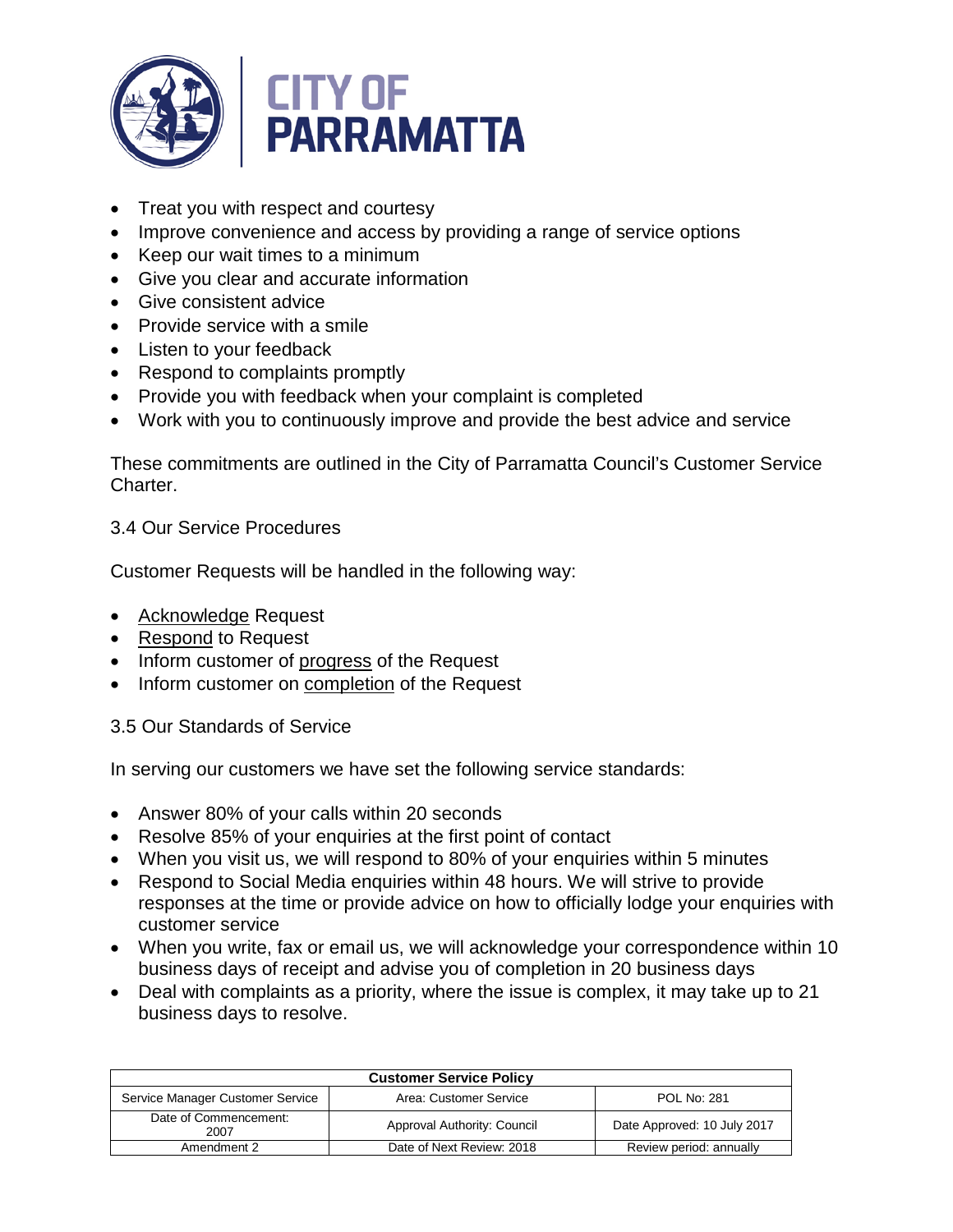

Service level standards will be set for common Customer Requests. The standards are guided by the principles of the Customer Service Charter and this Policy. We will use these standards to measure our service performance.

## 3.6 Hours of Operation

Telephone, face to face and other Customer Service functions will be available during advertised hours of operation. An 'After-Hours' emergency service will be provided to enable Customers to contact Council outside normal business hours.

3.7 Requests that are Unreasonable or Abusive

Council is committed to treating all customers equally and fairly. Council also reserves the right to terminate or restrict communication channels with unreasonable customers.

We identify three main types of 'unreasonable' customer:

- Those who become physically or verbally aggressive.
- Those that make substantial and unreasonable demands on the workload and resources of Council.
- Those whose aim is to annoy, harass, humiliate and irritate.

For guidelines to determine what is 'unreasonable' and how to manage this type of customer, refer to the Customers Compliments and Complaints Policy and Procedures.

## **4. Definitions**

## **Who is a Customer?**

This policy deals with standards of response to external customers and Service Requests made by elected representatives on behalf of external customers.

Our Customers are people we serve or interact with on a day to day basis including:

• Residents, clients, voters, members of the business community, sporting and community groups

| <b>Customer Service Policy</b>   |                             |                             |  |
|----------------------------------|-----------------------------|-----------------------------|--|
| Service Manager Customer Service | Area: Customer Service      | <b>POL No: 281</b>          |  |
| Date of Commencement:<br>2007    | Approval Authority: Council | Date Approved: 10 July 2017 |  |
| Amendment 2                      | Date of Next Review: 2018   | Review period: annually     |  |